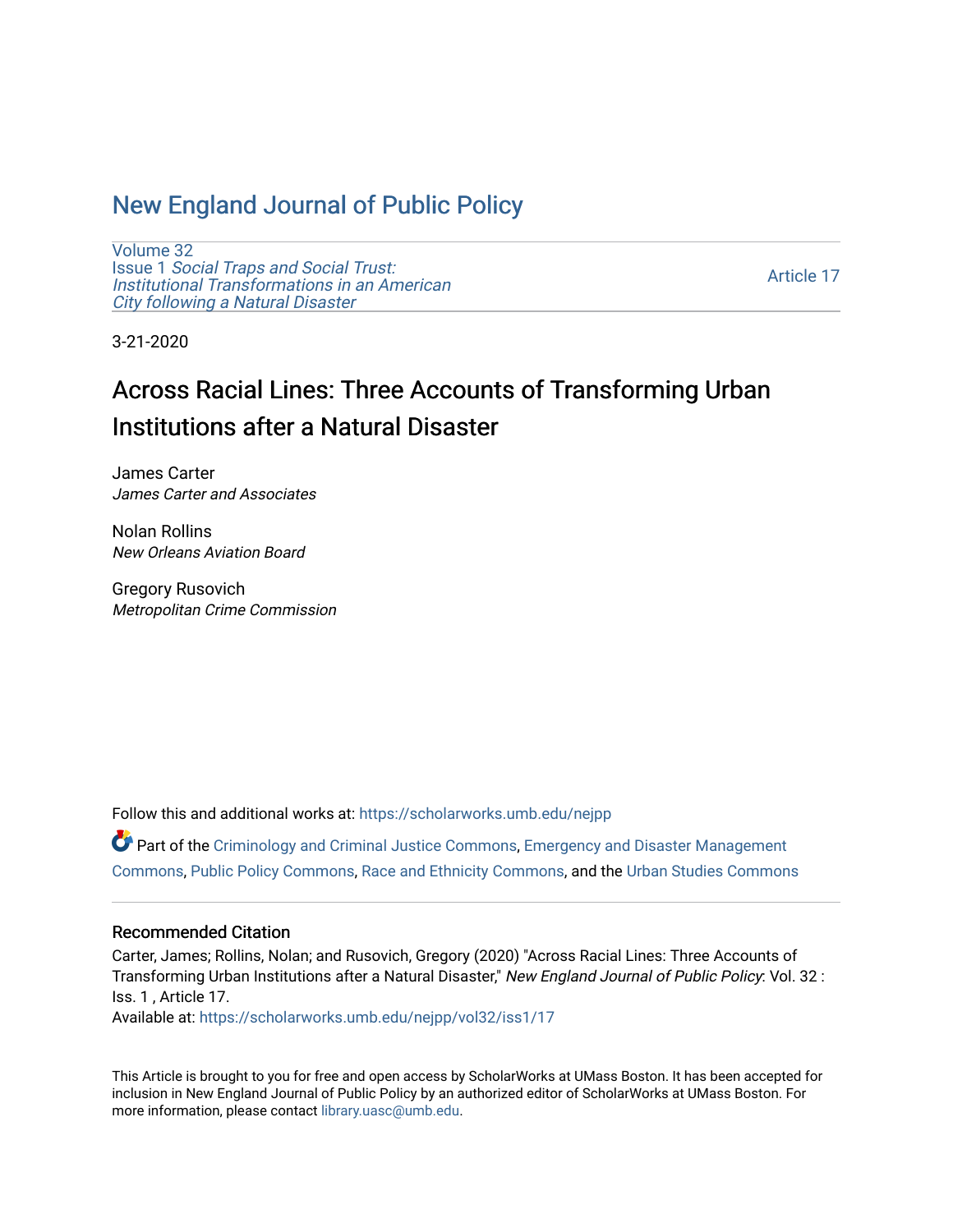## **Across Racial Lines: Three Accounts of Transforming a City after a Natural Disaster**

#### **James Carter <sup>1</sup> Nolan Rollins<sup>2</sup> and Gregory Rusovich<sup>3</sup>**

**A**t 1:30 p.m. on August 29, 2005, Hurricane Katrina grazed the mostly evacuated city of New Orleans, reserving its most devastating force for coastal Mississippi, just to the east. During the next two days, the federal levees protecting the city failed in multiple places. Sixteen hundred people died in the metropolitan area. Residences and businesses in 80 percent of the city went underwater. Public officials warned residents and business owners that they might not be able to return for two to three months. The scope of devastation in certain parts of the city made ever returning questionable for many residents. Grievous failures of coordination among local, state, and federal governments exacerbated the collective misery, adding general confusion and uncertainty about the city's very future to deep personal anxieties about homes, jobs, schools, and neighborhoods.

What follows are accounts of the post-Katrina transformation of New Orleans by three of its leaders. None had met before these events but became trusted allies and later friends in the crucible of the events they describe. James Carter recounts the creation of an office of independent police monitor to address a longstanding history of racial bias and brutality. Nolan Rollins offers an account of how the governance of a major economic organization was transformed for the benefit of the whole city. And Gregory Rusovich explains the role of diverse, action-oriented coalitions in addressing a range of key issues, including criminal justice reforms and holding elected officials accountable for campaign promises.

A unique piece of the historical background to this article is that each of the authors was the key leader in the public work he describes but also active in supporting the work described and led by each of the other authors. Events brought these authors these events together; they met in the public arena. This is a story of collective leadership that built bridges across the racial divide in the rebuilding of an historic American city after a catastrophic event.

### **Transforming Policing**

#### **James Carter**

Early in life I recognized the misery associated with inequities. As an African American male growing up in urban New Orleans, I was consciously and unconsciously aware of the adverse

<sup>1</sup> James Carter was elected to the New Orleans City Council in 2006, following Hurricane Katrina. He served as chair *of its criminal justice committee. He was later appointed by the mayor as criminal justice commissioner of the City of New Orleans. He is a managing partner of James Carter and Associates.*

<sup>2</sup>*Nolan Rollins is a former president and CEO of the Urban League of Greater New Orleans. He was appointed chair of the New Orleans Aviation Board.* 

<sup>3</sup>*Gregory Rusovich served as board chair of the Business Council of New Orleans and the River Region, the New Orleans Police and Justice Foundation, the New Orleans Crime Coalition, the Board of Commissioners of the Port of New Orleans, GNO, Inc., and New Orleans and Company. He created (with Michael A. Cowan) Forward New Orleans, a citizen-driven process of holding elected officials publicly accountable for keeping their campaign promises. He is now board chair of the Metropolitan Crime Commission.*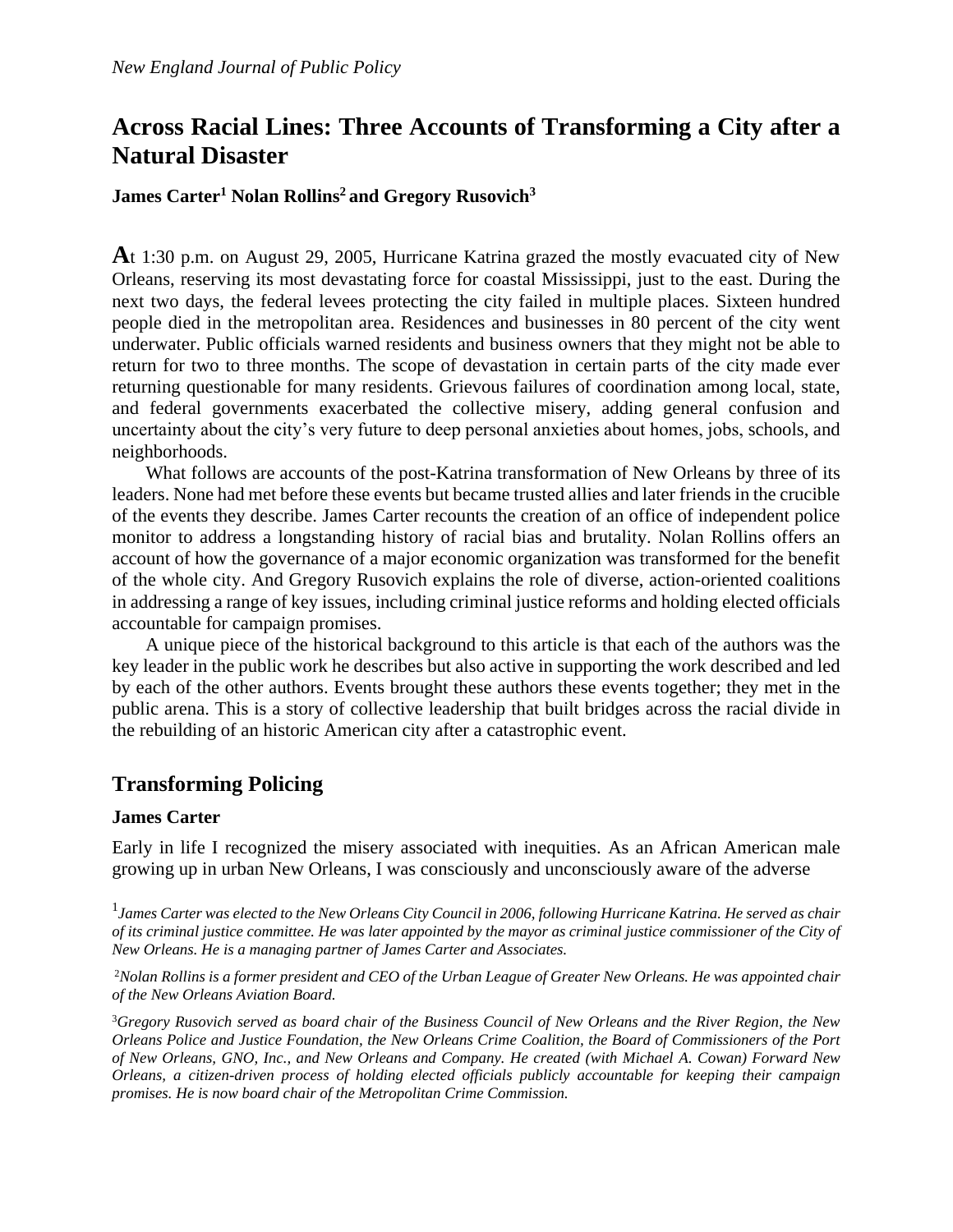circumstances surrounding me. The African American neighborhood where I lived flooded whenever there was very heavy rainfall, while the predominantly white neighborhood a few blocks away did not. A trash incinerator in my neighborhood bellowed out unpleasant odors, and, while I was off in college, a train leaked toxic chemicals and burst into flames on railroad tracks close to my parents' home.

At the same time that I was experiencing challenges laced with issues of race and class, I was blessed with a strong and principled upbringing. My father, James Carter Sr., instilled in me the virtues of hard work, discipline and determination, and dedication. I also observed him develop strong cross-racial relationships. My mother, Mildred Carter, brilliantly orchestrated my positive self-image, intellectualism, and resistance to oppression. Both of my parents exhibited kindness to the elderly, generosity to the less fortunate, and remarkable self-determination. Moreover, they fought against injustice in their own ways. Like Oprah Winfrey, I was taught "excellence is the best deterrent to racism." Because of my parents' profound influence, all three of my siblings, like me, are college graduates who have been a tremendous source of encouragement to me in my life's journey. Another monumental figure in my formative years was my grandfather, William Thomas Sr. This spiritual giant lived to be 103 years old and was the bedrock of our family.

Though I attended predominantly African American elementary, middle, and high schools, for half day every week throughout my high school years I also attended New Orleans Center for the Creative Arts, a racially diverse artistic environment that further opened my mind and expanded my worldview. In addition to the many extraordinary black educators who taught me, there were some white teachers who touched me in profound ways along my educational journey.

African American males in New Orleans have regularly experienced an adversarial relationship with law enforcement. I, however, did not develop apprehension toward law enforcement until I was in my teenage years. Before that time, I had a completely positive attitude toward the police. I attribute that attitude to two very distinct experiences in my life: the Officer Friendly Program and my dad's friend Officer Joe. The Officer Friendly program was designed to build positive community relations by having New Orleans Police Department officers visit schools and develop a rapport with the students. The officer who was sent to our predominately African American school was always a white man. More important, he was consistently kind and personable, and I looked forward to his visits. My dad's friend, Officer Joe, was an African American man visited us when I was very young. He always wore a beautifully neat and clean police uniform. He was professional, well groomed, and in good physical condition, and he wore a big smile. Later, however, in my formative years, I began to hear stories about negative experiences between the African American community and law enforcement that caused me to develop apprehensions that live in me to this day.

Filled with a desire to fight for humanitarian causes, I was blessed with the opportunity to graduate from Howard University as a philosophy and theater student and from the Howard University School of Law. During my time in law school, I was exposed to the thinking of some of the greatest legal minds in U.S. history, including Pauline Murray, A. P. Tureaud, Spotswood Robinson, Thurgood Marshall, J. Clay Smith, Jack Olender, and many others. I firmly embraced the words of the great former dean of Howard Law, Charles Hamilton Houston, who said a "lawyer is either a social engineer or a parasite on society." Moreover, while in law school, I received lifechanging support from remarkable people such as Reginald Robinson, Annette Mixon-Burkeen, and Melissa Woods-Barthelemy. I left Howard University School of Law with an understanding of the importance of mastering the Constitution and applying its time-honored principles in the court system and returned to New Orleans filled with hope that I could change the world in which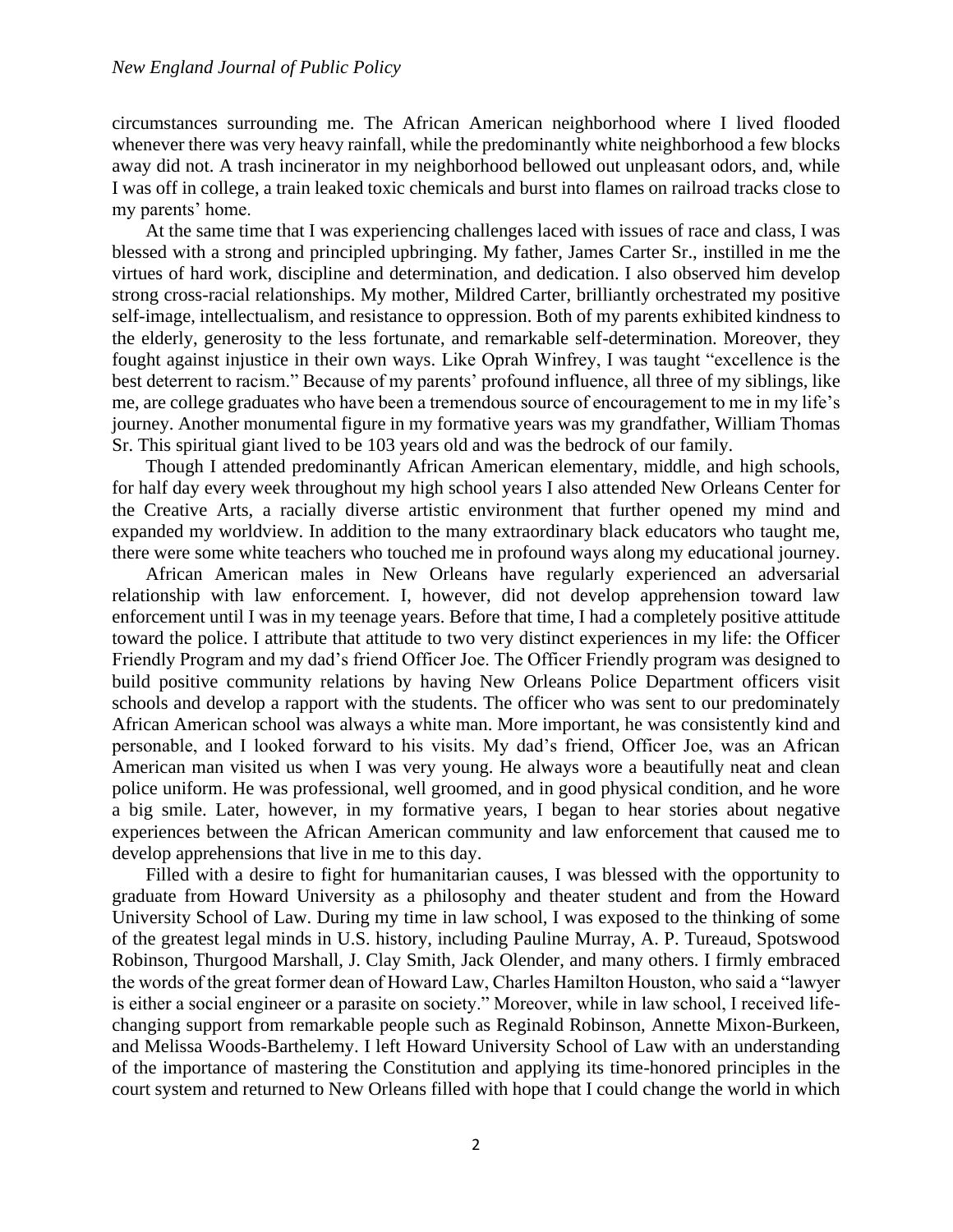I had grown up. The timeless message that I had a responsibility to use my education to affect the world positively was simply another version of the teachings ingrained in me by my sage mentor Yolande Dillon.

Armed with a freshly minted juris doctor degree, I was given the opportunity to pursue community advocacy in 1997 when the city administration appointed me the first director of the New Orleans iteration of the nationally acclaimed United States Department of Justice "Weed and Seed" initiative. In 2001, I served as a staff trial counsel for the Orleans Indigent Defenders Program. That experience allowed me to see firsthand the very worst consequences of racial discrimination, economic deprivation, broken families, poor education, and the failure to take selfresponsibility. I also developed my skills as a jury trial attorney.

After the devastation of Hurricane Katrina, with the blessings of my wife, Rene, and our threeyear-old son, Brice, I chose to take an active part in the rebuilding of my beloved community and city. I was elected to the first New Orleans City Council seated after the storm in 2006. The council district I served was the most diverse and eclectic in the city and included the world-famous French Quarter. From 2006 to 2010, I served as chair of the newly created Criminal Justice Committee by appointment of council president Oliver Thomas. Post-Katrina New Orleans was ripe for change, and there was a spirit of reform in the air. For the first time in the city's history, the city council enacted laws that created the Office of Inspector General (OIG). It was a historic moment in city council chambers when the ordinance passed, and it would not have passed without the support of the African American city council members. Following the establishment of the OIG, in 2007– 2008, I played the lead legislative role in establishing the first independent police monitor (IPM) to fight police brutality and misconduct. Though it was my desire to create a stand-alone IPM, the politics at that time would not permit me to do so. Seeing the mighty wave of support for the OIG, I strategically used it to establish the IPM as a division of the OIG. The original impetus for creating the IPM did not come from me. In response to a history of police brutality in New Orleans and many years prior to my efforts, great community leaders and fearlessly courageous activists worked tirelessly to create a credible layer of protection for citizens against police misconduct through an oversight body outside the police department.

I found myself entwined in what appeared to be an unwinnable dynamic. How could I get interracial support for a matter that seemed to be an exclusively African American problem? Unlike some in the black community, I had not been conditioned by my upbringing to have a total distrust for white people, though my upbringing did feed my apprehension. I was a realist, however, and initially not confident that I would get the support needed from my white colleagues on the city council to pass this important governmental safeguard into law. The city council was majority white at the time, and I was leading the legislative charge for the IPM. My predicament brought to mind the words of Atticus Finch, protagonist of the classic *To Kill a Mockingbird*: "Real courage is when you know you're licked before you begin, but you begin anyway and see it through no matter what." I did not know that I would be licked, but I felt it was a strong possibility. I began anyway, prepared to see it through.

I was ready to make an attempt to get the IPM legislation passed in the midst of personal uncertainty born, on one hand, of historically based racial assumptions and, on the other, of belief in the universal goodness of all human beings. What I found was amazing. As I did more research on the issues regarding police brutality and maltreatment to the citizens of New Orleans, I encountered some interesting and unexpected realities. Though not to the same degree as African Americans, a sizable segment of white citizens had experienced unprofessional and hostile treatment from the New Orleans Police Department. More important, a determined portion of the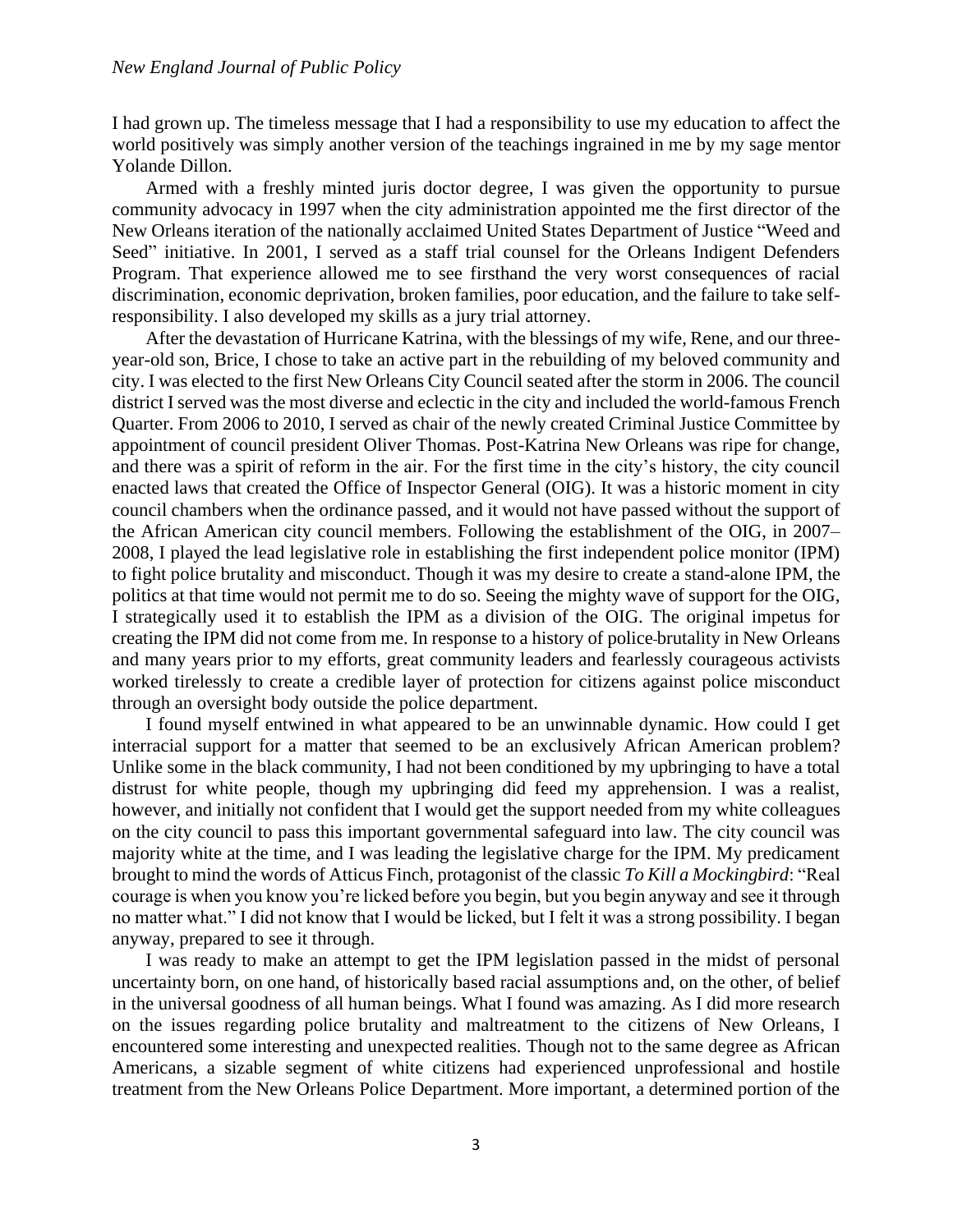white community supported the IPM simply because it was the right thing to do. These were facts that many African Americans did not generally know because the African American community had good reason to believe it was targeted by rogue elements of the New Orleans Police Department. It was as if there were a conspiracy to keep that knowledge from one part of our great city to further divide our common experiences along fictional racial lines.

A lesson revealed during the development of the New Orleans IPM was so powerful that I believe it is instructive for a broader segment of humankind. It offers a modicum of hope for a world grappling with the albatross of sometimes imaginary but often real racial divisions. I found that when one is sincere and willing to put one's best self forward to work hard in pursuit of higher ideals, similarly motivated people from various racial, gender, class, and ethnic groups will on occasion provide robust support. This is not a wishful thought or regurgitated cliché. I saw it happen while an interracial partnership was creating the IPM. Comfort is truly the enemy of progress. I stepped out of my comfort zone and hit a jackpot of multi-racial support. I ultimately received solid support from the black as well as the white council members.

After the IPM and OIG were established by city ordinance, with the former as a division of the latter, a move was made to place the OIG into the city charter and grant it a dedicated annual budget of 0.75 percent of the city's annual general fund. This was a critical juncture, because those who had worked tirelessly for the establishment of the two offices understood that unless they were protected by the charter, a future mayor or council could simply slash their funding. he city charter is its constitution; its ordinances may not contradict the charter. Amending the city charter requires a majority vote, first by the city council and then by the citizenry. Placement of the IPM within the OIG meant that it would have charter protection as well. This proposal was also well received cross racially. A multi-racial campaign led by Michael Cowan of Common Good and Norris Henderson of VOTE (Voice of the Ex-Offender) played a key role in garnering multilevel support and a strong majority vote for the charter change. Other civil society leaders, including the New Orleans Business Council, also embraced the charter proposition.

The establishment of the IPM was visionary. It was done before the most recent onslaught of media coverage of all-too-frequent officer-involved shootings of African American men. It was created in an honorable manner that did not indiscriminately vilify all police officers. A commendation section placed in the IPM was designed to recognize the vast majority of police officers who daily uphold the law to the highest possible standards. New Orleans may be the only city in the United States to have a charter-mandated OIG and IPM, with budgets protected from political interference. The formation of the IPM is not a panacea for all problems of police brutality and misconduct in New Orleans or the sickening curse of racism. But it is a sign of progress and offers hope to all citizens who, under the US Constitution, are entitled to just treatment from law enforcement. It was done with tremendous multiracial support that I received after I stepped out in the faith that the moral forces of the universe would prevail.

#### **Recovering a Vital Public Asset for the Benefit of All**

#### **Nolan Rollins**

An intractable problem that limits and damages human development requires that change makers identify it as a problem for everyone to solve and to agree that regardless of station in life or personal impact on them, they are responsible for its resolution for humanity's sake. As a collective from New Orleans, the authors have been asked to shed light on how, after one of the most devastating man-made disasters in U.S. history, a group of individuals varying in age, race, life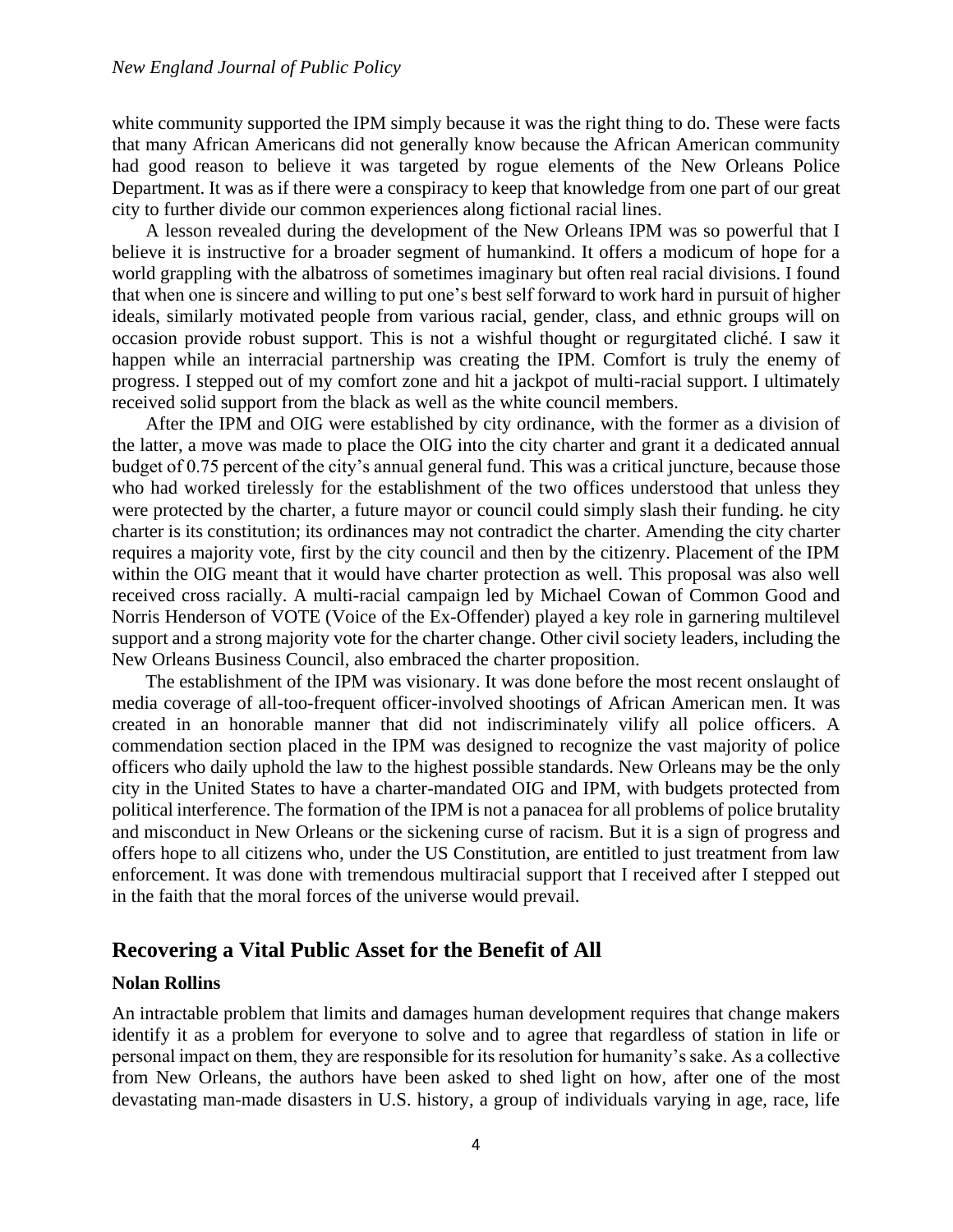experience, and socioeconomics can come together to tackle the challenge of working across racial lines to rebuild a city?

While some would argue that the devastation wrought by Hurricane Katrina created the problems that existed when our collective began its journey, I would argue that the devastation exacerbated and brought to the surface the historically inequitable system that masked the differences between the haves and the have-nots, which generally followed racial lines. This division cut across the cultural traditions that seemingly connect the entire city in a tapestry of cultural equality. When closely observed, however, that tapestry revealed differences in quality based on resources that ran plentifully in socially and economically connected networks.

With the tapestry metaphor as a backdrop, the critical question is, How does one work in a city so highly divided by race and class to build a more inclusive environment, where the content of character, competence, and work ethic, not skin color, social network, political circles, and zip codes are the determinants for accessing the American Dream?

As a transplant to New Orleans from the similarly struggling city of Baltimore, I saw that the very basic protections for humanity during this time of tragedy must begin with those public institutions that are constitutionally required to provide equitable access to publicly controlled opportunity. Soon after I relocated to New Orleans to rebuild the Urban League of Greater New Orleans, a historic civil rights organization in a post-Katrina environment, it became clear to me that the city's major economic industry was the public sector and that I needed to focus my efforts through a civil rights lens on public economic access and accommodations. That focus would be key to fighting for everyday New Orleanians to have access to the basic necessities of life. At the core of the city's rebuilding were a few principles that had to be worked on across all past lines of separation: education, criminal justice, economic opportunity, and public sector transparency.

To show what it takes to successfully rebuild a city after a modern-day disaster, the four authors of this article have been asked to focus on a subset of our key efforts to work across racial lines to change divisions of the past into allies for a brighter future. Again, as a transplant, I found myself fortunate to be included in some of the most critical rebuilding circles throughout the city, whether it was playing a significant role in the reimagining of the New Orleans educational system so that there was high quality and access for all regardless of zip code, tackling the crime problem in New Orleans to include serving as a co-chair for the search for the police chief, and membership in critical private sector institutions such as the New Orleans Business Council working on issues that impacted the whole city. I accepted an appointment by New Orleans mayor Mitch Landrieu as the chair of the New Orleans Airport Authority, which was perhaps my most challenging role. My primary responsibility was to regain the public's support and trust after a long period of selfdealing and corruption by appointed officials and staff, by demanding a more transparent way of doing business and delivering a high-quality public service. Highlighting our work at the airport allows me to drive home in a very specific way how working across racial lines can achieve outcomes never imagined before.

The New Orleans International Airport is not just a transportation mechanism but also a critically impactful economic development tool for the City of New Orleans and the surrounding counties. It provides thousands of jobs, directly and indirectly through such ancillary services as taxis, hotel, and ride-sharing. What we realized was that historically, regardless of whether those who held political power were white or black, political patronage had been used as a weapon to bolster the social and exclusive networks of those in power. Furthermore, in the highly charged and racially divided city of New Orleans, the skin color of the powerful had been used as a blunt object against others. In the post-Katrina environment, where the devastation affected all, if we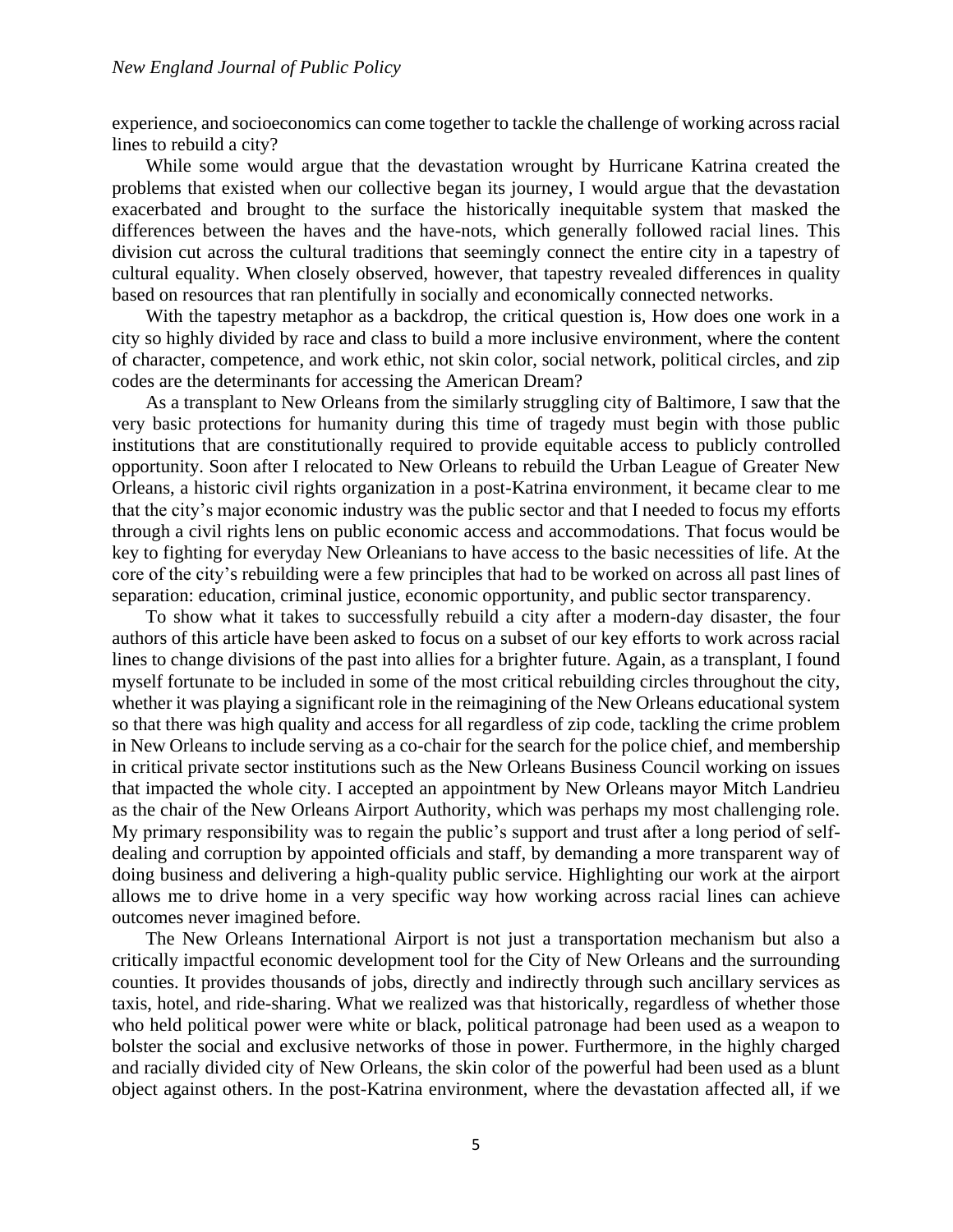were going to rebuild public institutions, it became critically important that all New Orleanians see themselves as having a voice in the solution process rather than feeling it was constructed for someone else's benefit. When the mayor asked me to chair the board of directors of the New Orleans International Airport, I made clear that, because of my other role as the president and CEO of a historic civil rights organization, I would want to ensure that economic opportunity for all would be the philosophical foundation for our rebuilding process and policy. With this agreement in hand, I determined that the primary purpose of my job was to identify all the issues and things wrong at the airport and to identify the allies I would need to make the necessary changes while also providing opportunity for all.

The New Orleans International Airport serves more than eleven million people a year. But at the time when I became chair it had more than a hundred contracts that had not been rebid and or updated in many years. It had wasted operational expenditures in a manner that had unnecessarily impacted its budget. It faced a public perception of being rife with fraud and corruption. Finally, there was no overall vision for the future of one of the most important public assets in the state of Louisiana. Against this backdrop, my job was to connect with people who looked like me and people who did not, in an effort to bring solutions after a time of great chaos and devastation. A catastrophe such as the one in New Orleans soon blurs the lines of race because almost all citizens suffer equally the pain of losing their house, their business, their school, and their roads. There is no more ideal time to work across racial lines than when disaster falls across all past lines of division. As I began to identify allies to work with me to change the reality and the perception of the airport, I insisted that those around the table acknowledge that we had a problem in New Orleans of race and class and that for New Orleans to be what it aspires to be there must be a common goal of equal access for all who are willing to work for it.

To achieve the goal of bringing along a group to which you do not belong, it is critical to find like-minded individuals who can carry a message in their communities in ways that you as a race or class outsider cannot. Thus, I sought to develop relationships with the largely white business class and the largely black political class in New Orleans and to make clear to each group how important it was for us all to work together to create a thriving airport with a mission focused on operational excellence and economic inclusion. I knew I had to make a clear argument to the white business class about the importance of economic inclusion as we began the work to rid ourselves of corruption and operational inefficiencies at the airport. White business leaders, among others, understood the imperative not only of talking about race and economics but of accepting the past with a forward-looking perspective on what a more inclusive New Orleans might look like. As we continued to develop our relationships, these leaders talked with their networks in the white community about the concept of a forward-looking perspective, and I talked with my networks in the African American community about the challenges identified by the white community. We ended up agreeing that blaming the actors of the past regardless of color was an exercise in futility but deciding how to rebuild in an inclusive manner was an imperative for the future of all. This operating protocol allowed me to make bold moves at the airport, including forging an agreement with the Inspector General's Office that provided them office space at the airport to monitor operations consistently and allowed me to advise them about how best to position the airport to be a responsive public entity. Thus we were able to develop an economic inclusion policy that insured minority business opportunity and overhauled the operations of the airport so that transparency and the elimination of deficiencies were focal points. In doing so, we restored the public's confidence in the airport's ability to represent New Orleans as its optical gateway and as a public entity that operates with integrity.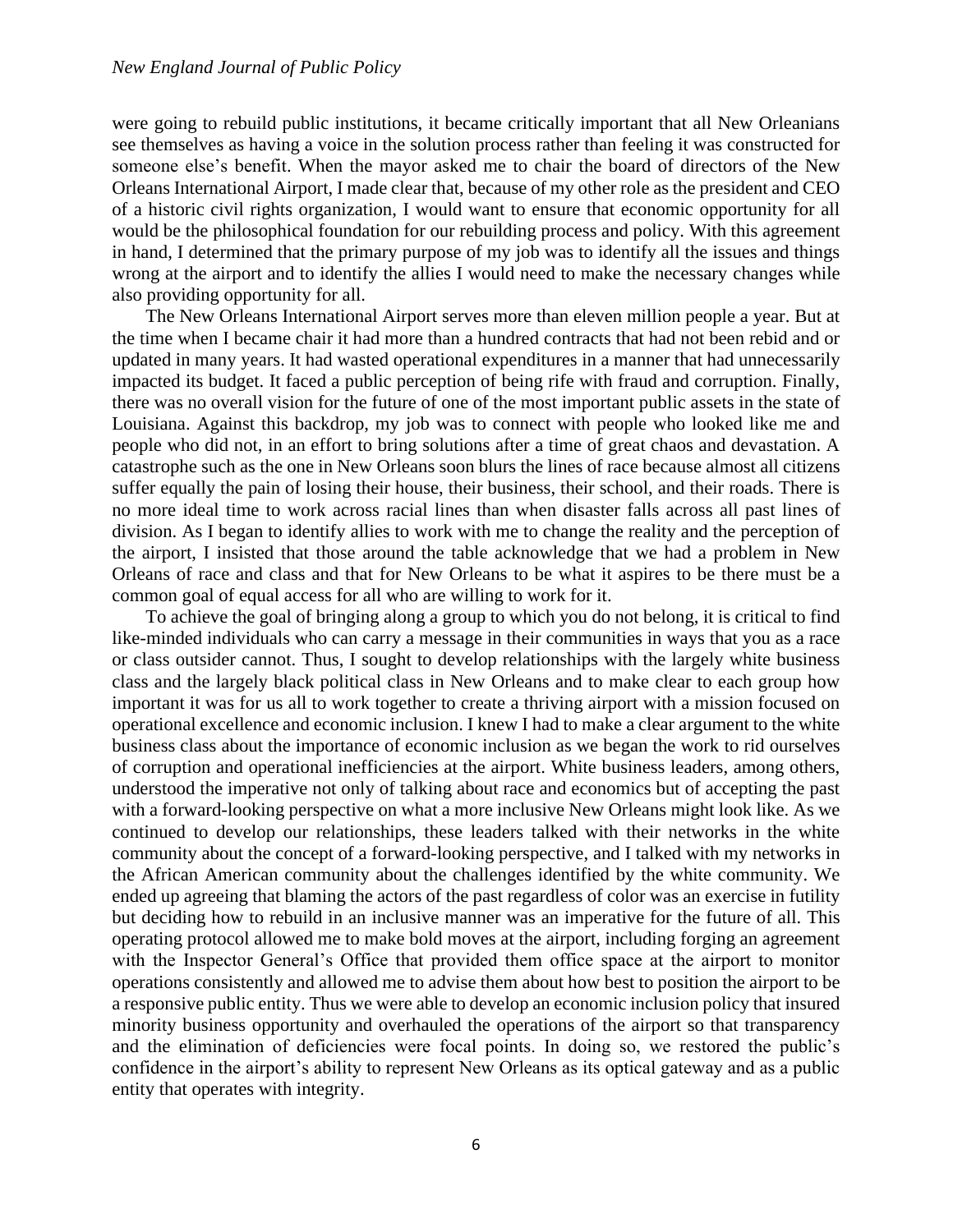While these changes may seem only loosely connected to race, I believe that without our being honest about past exclusions based on social networks and political power, none of the transformations described here would have been possible. But for reasonable white folks and black folks in New Orleans joining together in owning the past and, more important, designing a collective future, we would never have seen the transition of a public entity well-known as a bastion of patronage politics into a place where all New Orleanians can see themselves in its success.

#### **Holding Elected Officials Accountable for Campaign Promises**

#### **Gregory Rusovich**

The devastating aftermath of Katrina left one of the world's unique cities in peril. The physical infrastructure was severely damaged, the city's capacity to deliver basic services to its people was badly flawed, and the primary political leadership stoked racial tensions and neglected basic responsibilities. This abysmal neglect by the city's political leaders sparked a robust response by civic, business, and community leaders, and some emerging reform-minded elected officials, who successfully organized a dynamic, citizen-led recovery. This group of leaders refused to accept failure and racial discord.

As the longstanding CEO of my family-owned shipping company based in New Orleans, I decided that a renewed focus on helping to save my beloved community was imperative. It was clear that success was attainable and sustainable only through the building of organized diverse coalitions. Building the coalitions was difficult but exhilarating. We were able to rally a strong multiracial group of leaders and develop a laser focus on practical solutions to urgent community needs. We had vibrant discussions about whether the coalitions needed to review, assess, and tackle the topic of racism and historic prejudices before coming together on the issue of critical community needs with a dedication to immediately improving the quality of life for the citizens of New Orleans. Rallying around a shared set of principles and solutions became a far more effective and satisfying path. I was honored to be appointed chair of the Business Council of New Orleans, which provided a major post-Katrina platform by which to bring together civic, business, and community leaders to make decisions that would positively and significantly affect the present and future of our community.

Because crime had become the most serious threat in the aftermath of Katrina, we also developed the New Orleans Crime Coalition, for which I served as founding chair. The coalition was made up of a diverse group of organizations established on a set of clear public safety requirements to demand that the streets of New Orleans become safer. The coalition, consisting of twenty leading crime-fighting business and civic organizations, focused on identifying and implementing best practices required across the entire local criminal justice system by consistently and respectfully engaging political and criminal justice officials in partnerships to address key improvements required to protect the citizenry.

The New Orleans Crime Coalition has greatly improved the collaboration among key components of the criminal justice system. For example, before and immediately after Katrina, there was very little cooperation between the New Orleans Police Department and the district attorney's office. But now, because of relentless civic efforts and the appointment of a new police chief and the election of a strong district attorney (DA), the relationship between these two key criminal justice agencies is described by their respective leaders as optimal. Before and after Katrina, by needlessly arresting thousands of minor offenders, we were taking police resources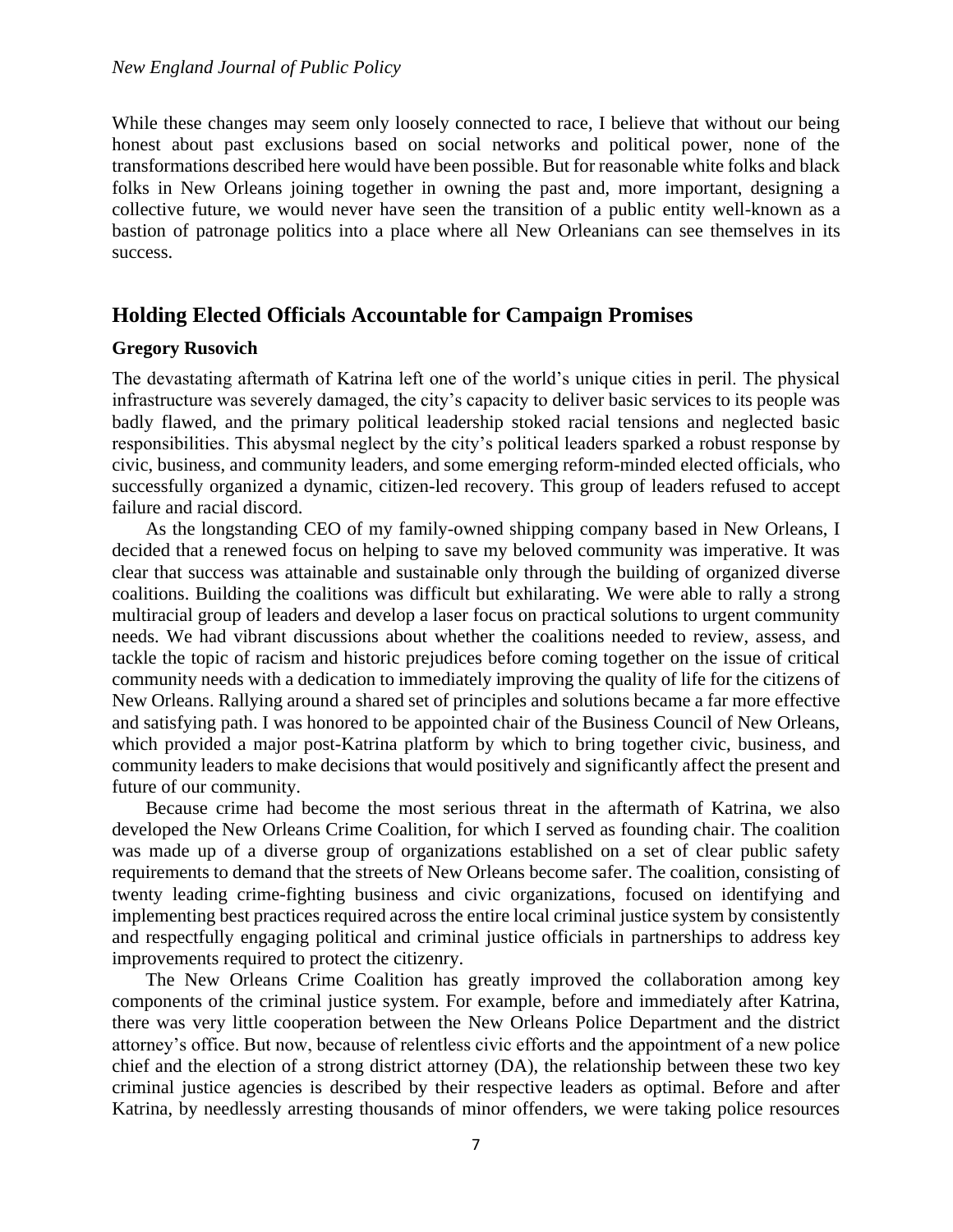away from efforts to focus on violent criminals. We have made tremendous strides in changing our focus to making felony arrests, and the DA's acceptance and conviction rates are the highest in decades.

I also became chair of the Forward New Orleans coalition, which consists of twenty-five of the leading civic and business organizations in the city. The coalition compiled a set of principles that include integrity, transparency, effectiveness, accountability, and fiduciary responsibility. Guided by these principles, we looked at national best practices and performance metrics and developed a set of solutions and mandates for the city's political leadership to address and fix immediately. Our mandates were included in a platform that addressed urgent quality-of-life issues—crime, blight, education, city services, infrastructure, city contracting, and economic development. Through the coalition's platform, New Orleans citizens demanded safer streets, improved education, enhanced infrastructure, integrity in contracts, and an end to rampant public corruption. A set of mandated actions was compiled for each central issue and presented in individual meetings with all mayoral and city council candidates. Each candidate was asked to sign a document indicating support for all or some of the mandates, with a promise that the coalition would publish the commitments each council member made before the election and hold those elected accountable through regular reports to the public.

Now, almost ten years later, the Forward New Orleans coalition is stronger than ever publicly presenting a set of issue-oriented mandates to those running for local political office, seeking their public pledge to our platform, and subsequently issuing ongoing reports that objectively track whether pledges are being honored. We have just entered our third four-year cycle of extracting promises from would-be office holders and holding them accountable for their actions. This citizen-led involvement in local elections is the most sustained such effort in the three-hundred-year history of New Orleans.

These vibrant, action-oriented, diverse coalitions brought dramatic change and helped lead to a better functioning city. Their success demonstrates that results can be achieved and trust gained when citizens act together on matters of common interest and agreement. The coalitions' strategic effectiveness also demonstrated that the chances of success are far greater when groups focus on issues that affect local quality of life, matters of shared concern, rather than debating and agonizing over old wounds, which is typically counterproductive and does not lead to tangible positive results.

Even more important for me than having been a part of building a better city has been the life lessons and wonderful friendships that nourished in these coalitions. Reaching across race and class lines to others with radically different life experiences has had a great impact on my ability to listen, learn, and better appreciate others. We built trust and friendships by working together as one team to achieve our shared goal of helping our beloved community and neighbors. These friendships will last forever.

#### **Concluding Remarks**

Whenever we have told this story over the past ten years, someone inevitably asks: "Would the changes you just described have happened without Hurricane Katrina?" The short answer is no. On the day before Katrina, no civic, business, or government leader in New Orleans was imagining possibilities such as an IPM, an inspector general, a reformed airport commission, or a diverse group of citizens holding candidates for public office accountable for campaign promises. The fuller answer, like the fabric of a city three hundred years old, is more complex. It has two parts. First, Hurricane Katrina upended the status quo abruptly and without warning, creating a vacuum